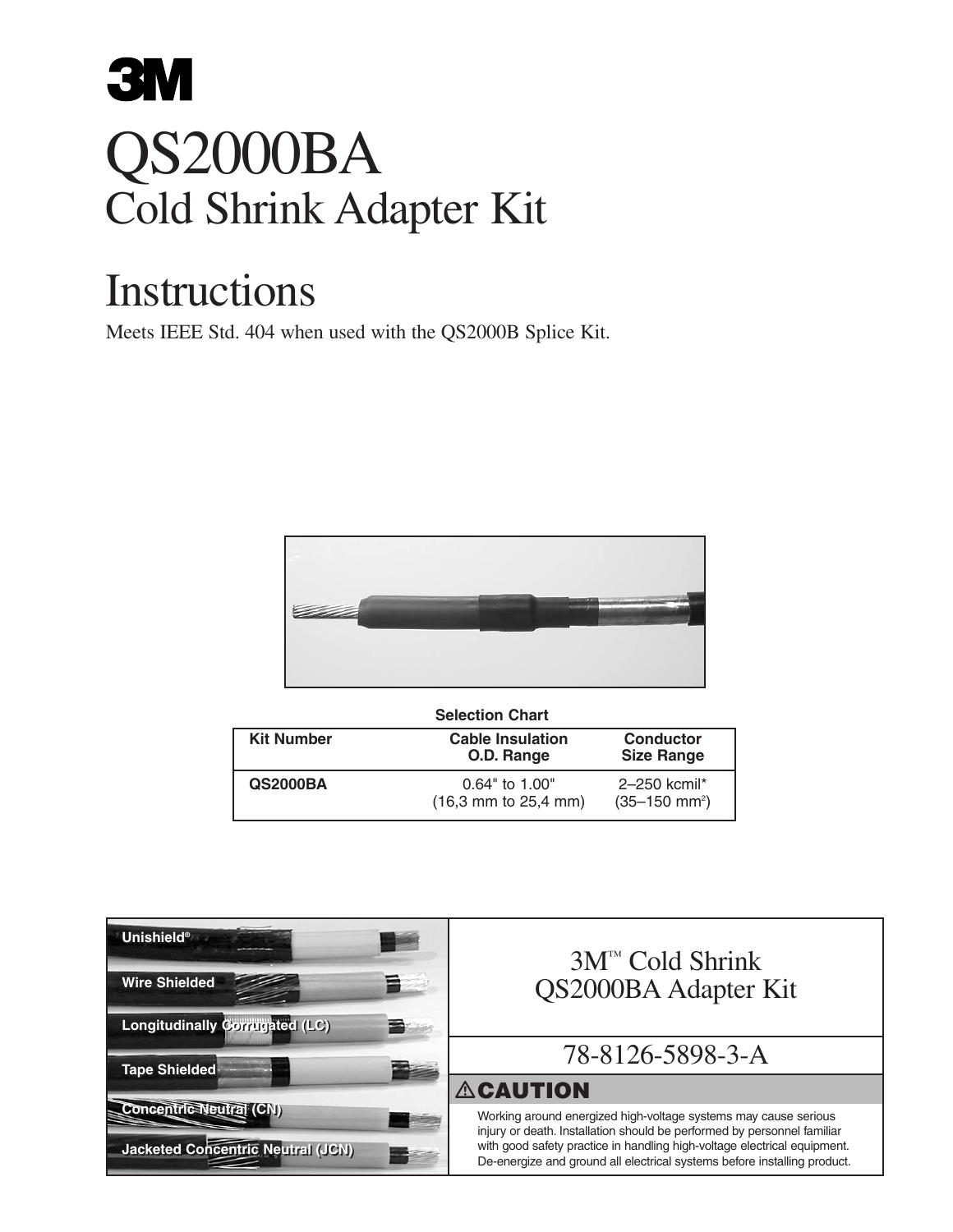#### **Contents**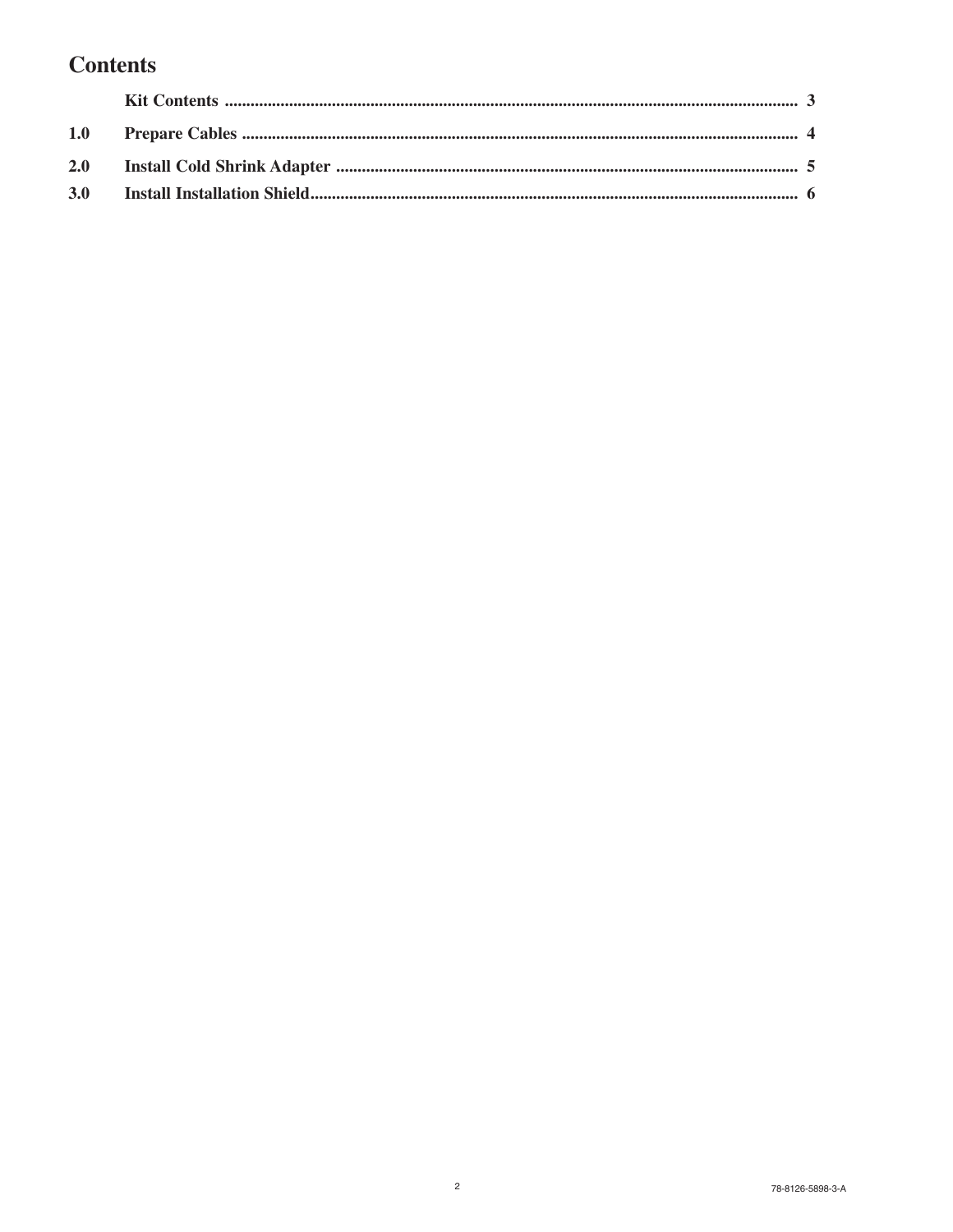### **Kit Contents:**

- A. Cold Shrink Rubber Insulation Adapter Tube (1)
- B. Cold Shrink Semi-Conductive Rubber Tube (1)
- C. Constant Force Springs (2)
- D. P55/R Red Compound Tubes (non-silicone grease) (2)
- E. Connector Adapters (3 black & 3 white)
- F. Instruction (1)

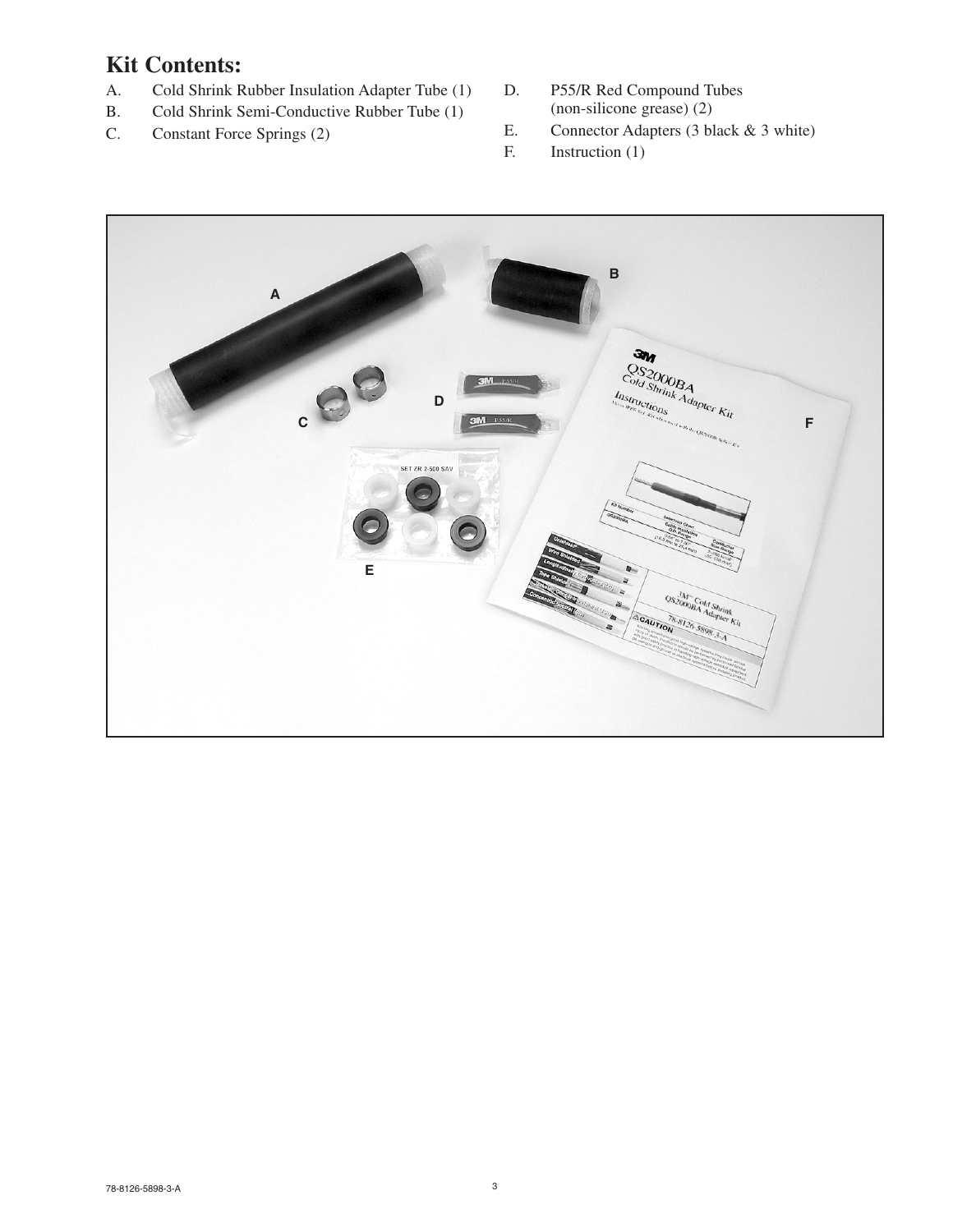#### **1.0 Prepare Cable**



*Important: Insure that the cable ends are properly aligned, as shown below, before proceeding.*

1.1 Prepare the cable according to standard procedures.

**For Tape or Longitudinally Corrugated (LC) Shielded Cable** 



**For Jacketed Concentric Neutral or Wire Shielded Cable (JCN)** 



**For Concentric Neutral (CN) Cable:** Bind neutral wires at location shown and clean cable semi-con if necessary.



**For UniShield® cables:** Pull drain wires through conductive jacket to 15" (380mm). Do not cut wires.

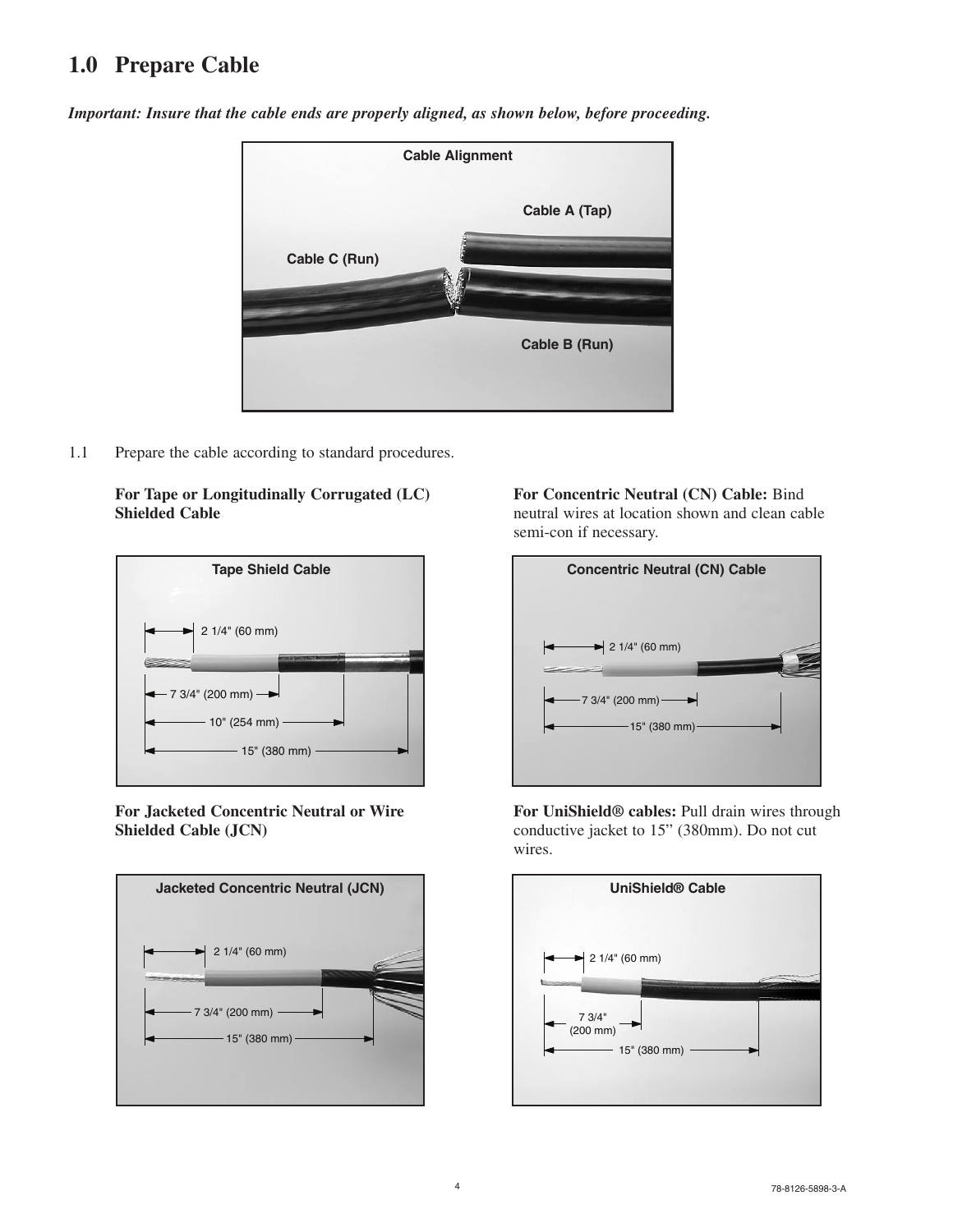#### **2.0 Install Cold Shrink Adapter**

2.1 Place a tape marker on the cable semi-con at point 1" (25mm) from the semi-con end. Using one tube of P55/R Red Compound, fill the stepped edge of the cable semi-con. The remaining compound should be spread along the cable insulation.







2.2 Slide Cold Shrink Insulation Adapter Tube (long tube) onto cable with the loose core end toward cable end.



2.3 Position the insulation adapter over the tape marker, slowly pull and unwind the loose core end in a counter clockwise direction until the adapter makes contact with the tape marker. Pull the adapter until it aligns with the tape marker and continue unwinding the core to complete the adapter installation.



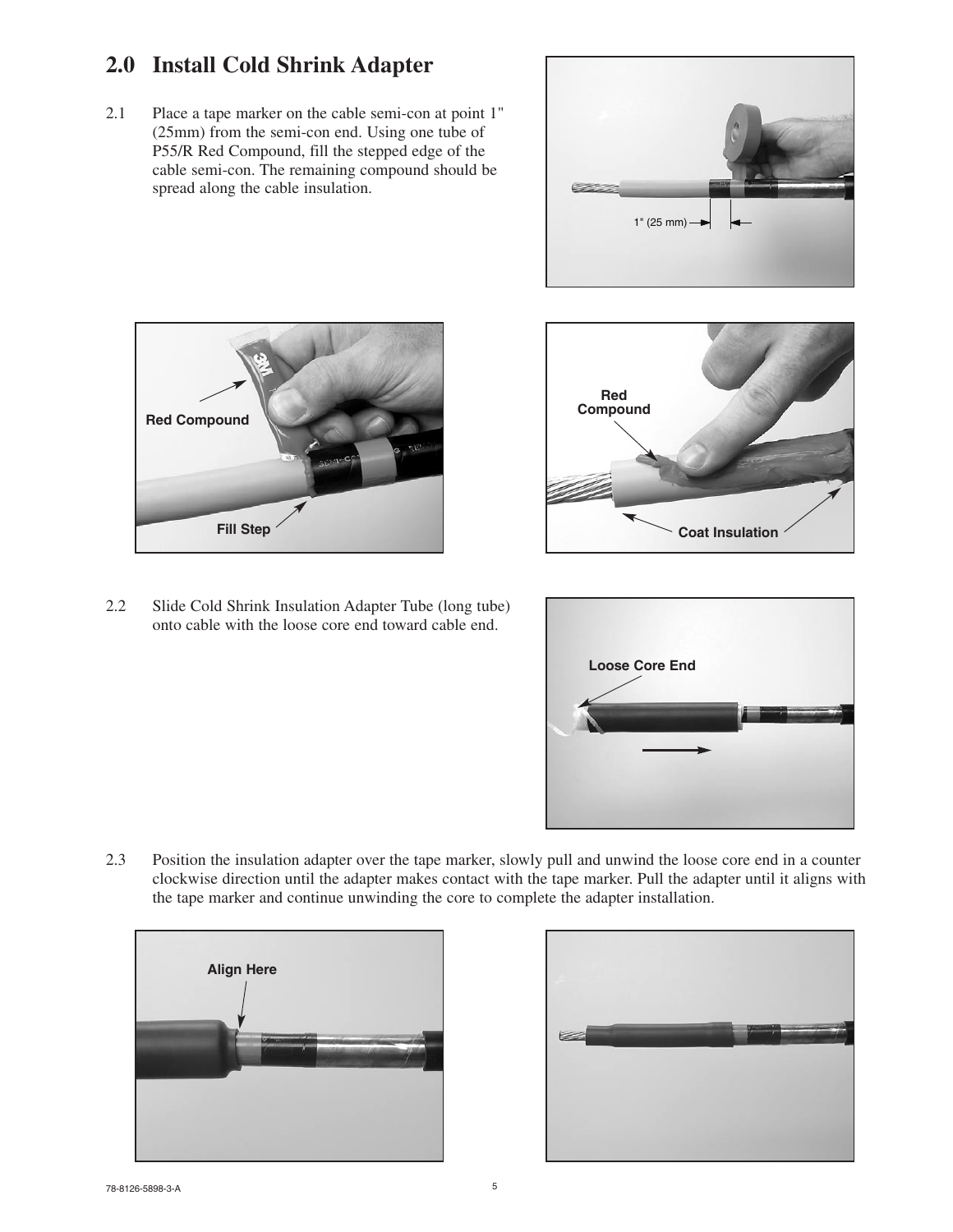2.4 The Insulation Adapter Tube will install past the end of the cable insulation. Cut off and remove the excess tubing at a distance of 1/8" to 1/4" (3–6mm) past the end of the cable insulation. Remove marker tape.





#### **3.0 Install Insulation Shield**

3.1 Place a marker tape on the insulation adapter tube 6 3/4" (170mm) from the end of the conductor, as shown.



3.2 Spread a thin coat of P55 Red Compound on the Insulation Adapter Tube from the marker tape to the end of the tube, as shown.



3.3 Slide the short, black (semi-conductive) cold shrink tube over the insulation adapter, loose core end first.

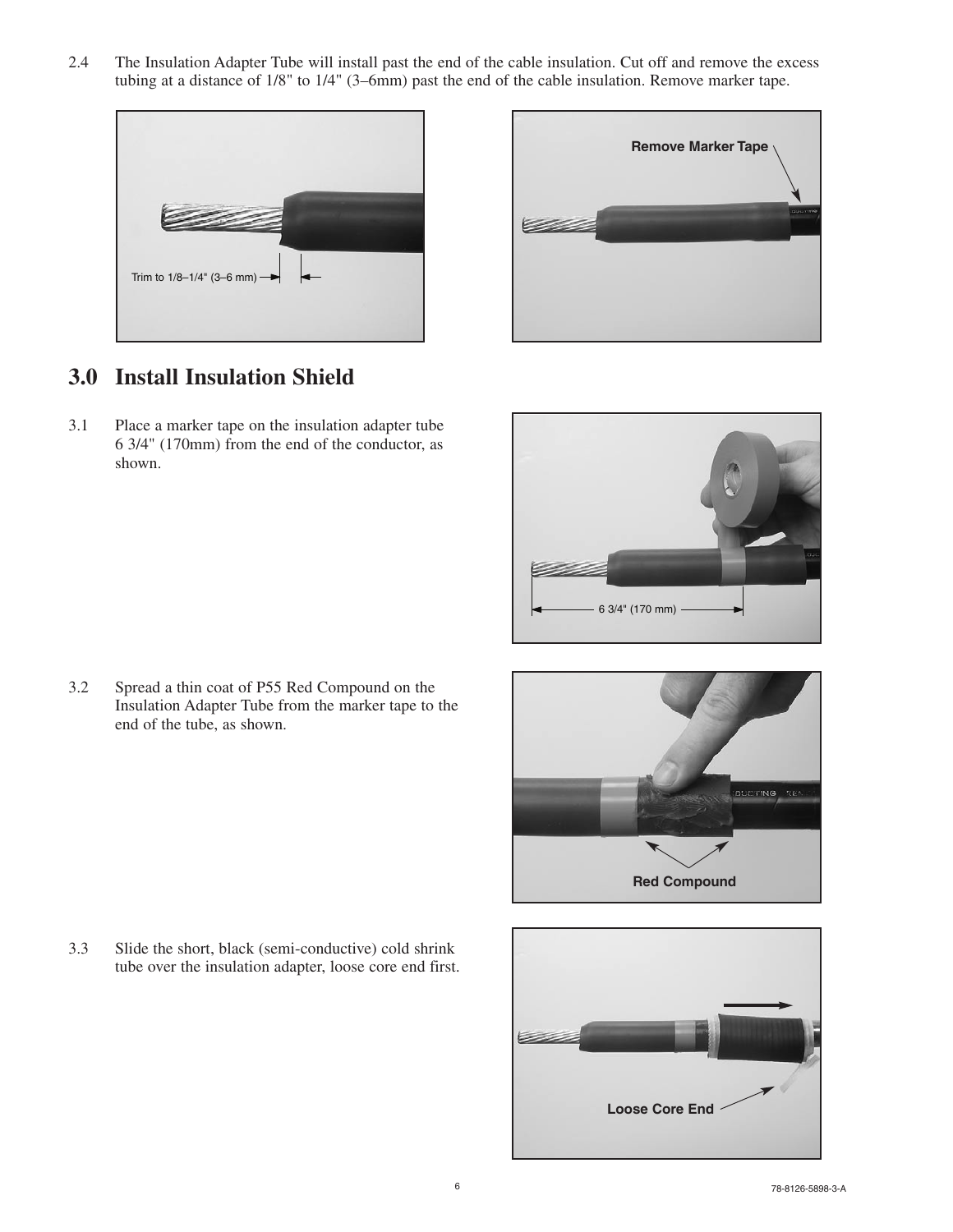3.4 Shrink the cold shrink tube, aligning the end (not the core) with the marker tape, by pulling and unwinding the core in a counter-clockwise direction. Remove the marker tape.



3.5 The cable is now ready for the QS2000B splice installation.